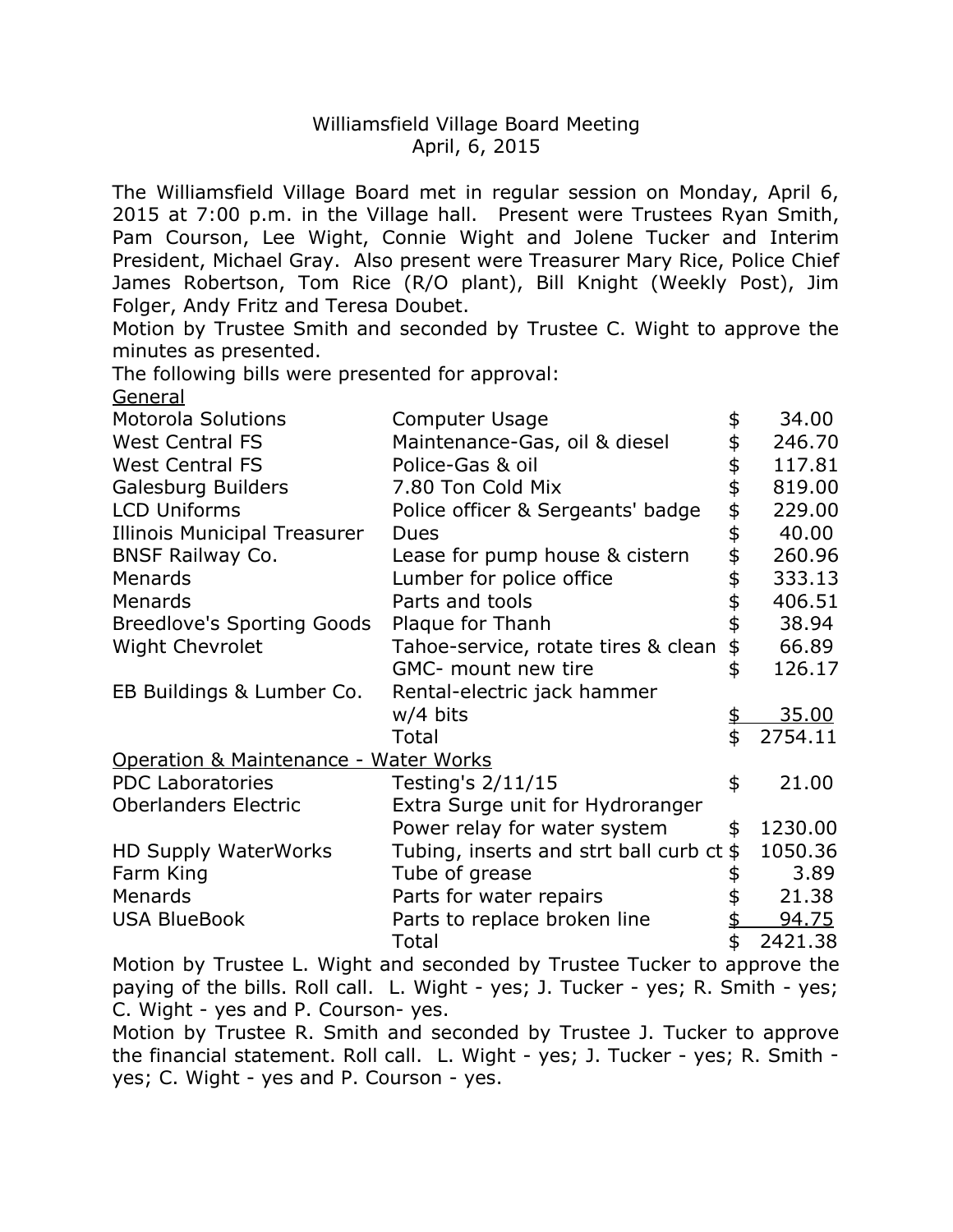Andy Fritz owner of Spoon River Landscape, LLC. presented the Board with a maintenance agenda for the Villages three parks. With Board approval, he would like to set up maintenance for the 3 parks, with some items being on an annual basis and others on a 2 year rotation. Pam presented a list of 2015 projects and maintenance requests. The park committee would like to see the horse arena renovated or torn down. The fence is decaying. One project that the committee would like done this year in putting new rock on the walking/bike path. Andy told the Board the committee is working with other groups to help fund the project but would like some help from the Village. Pam said they would like to see if the Village would donate some funds for the rock. Motion by Trustee L. Wight and seconded by Trustee Smith to contribute \$1000 toward the rock for the walking/bike path. Motion by Trustee Courson and seconded by Trustee Smith to hire Spoon River Landscaping for 1 year maintenance of the Villages parks at a cost of \$2200. Roll call. L. Wight - yes; J. Tucker - yes; R. Smith - yes; C. Wight - yes and P. Courson - yes. The Village maintenance department will continue mowing plus the path maintenance.

 Teresa Doubet told the Board she had a issue with the neighbors dog being unleashed and allowed to roam in other yards. Chief Robertson will talk with them.

 Miller, Hall and Triggs is holding a elected officials municipal law seminar on Saturday, May 9. President Gray suggested if any Board members were available to attend, they would find it very informative.

 President Gray read a letter from Mediacom. They are adding some new channels. They are DIY, cooking and WAOE,

 Next month the Board will discuss how our Motor Fuel Tax should be used. They will meet with our engineers to decide on which streets will be oiled and chipped and which sidewalks will be repaired.

 The March maintenance report indicated that they plowed snow and salted streets. They cleaned the maintenance building and moved things around so the hummer and plow could be stored for the summer. They raked dirt down on Norman Drive and Cottonwood Ct that was left by Ameren when the power was run to the new library. Maintenance burned off weeds and grass around the culvert on Norman Drive at Cottonwood Ct. The plastic culvert caught on fire and had to be put out. They did routine maintenance on the mowers, getting them ready for the mowing season. They also put in a new meter at D's Studio, fixed water leaks on Pine St. and at Eric Bells'.

 Next month the Board will discuss an increase in salaries for the maintenance workers.

 The fire department have used some of our fire hydrants. If they are found to be inoperable they are to paint them black. The Village will then have to repair them.

 Trustee L. Wight told the Board the hummer should be washed to remove the salt before it is put away. The oil should also be changed.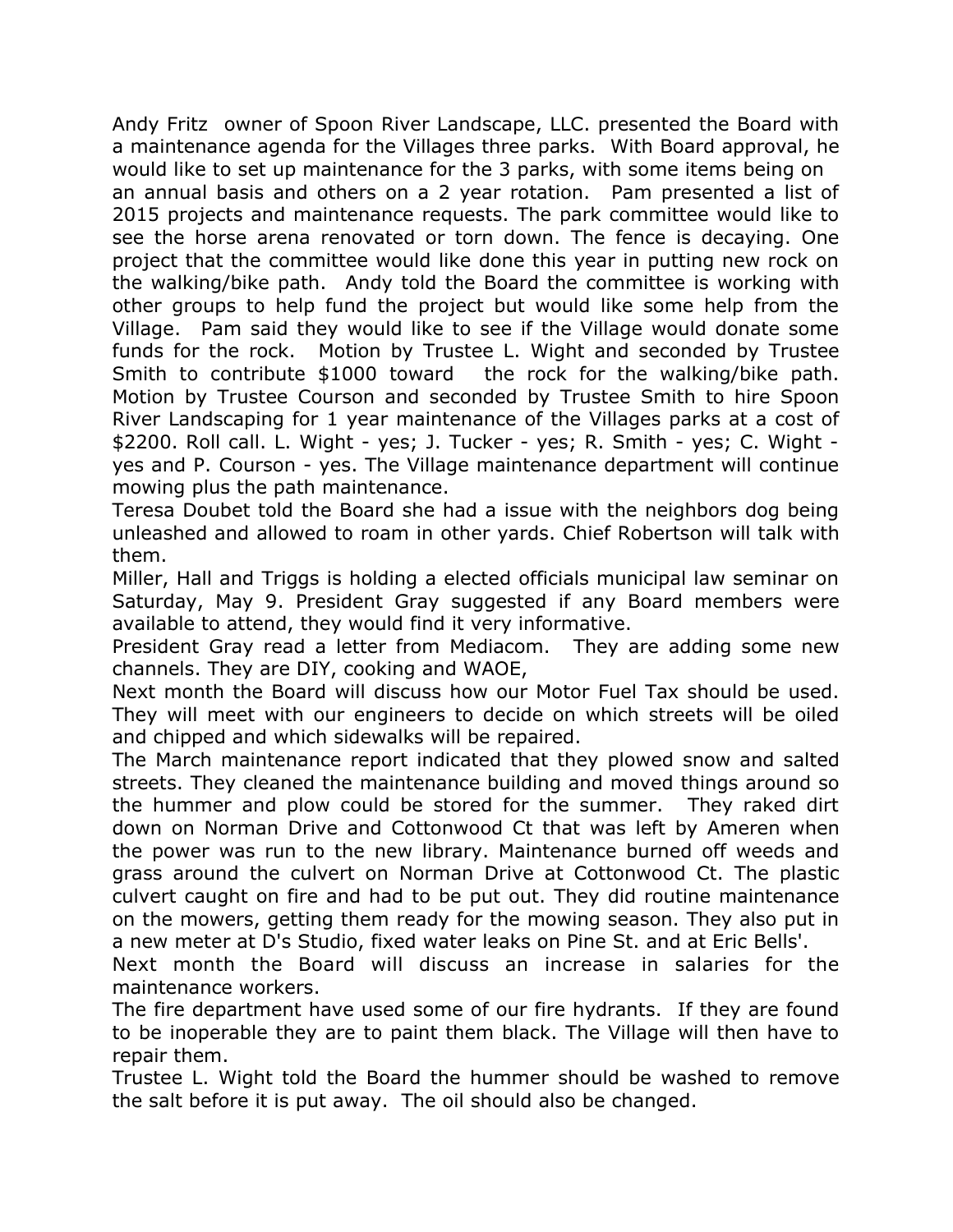Trustee Smith will call Ameren about the barricades' that are still by Boondocks.

Police Chief Robertson gave the following police report.

| 03/02/15                            | Unwanted subject       | <b>Transported to Galesburg</b> |  |  |
|-------------------------------------|------------------------|---------------------------------|--|--|
| 03/05/15                            | 911 hang up            | Juvenile playing w/ phone       |  |  |
| 03/15/15                            | Open door @ bus garage | Checked - Secure                |  |  |
| 03/19/15                            | Check well being       | Checked - Okay                  |  |  |
| 03/19/15                            | Driving complaint      | <b>GOA</b>                      |  |  |
| Citations issued in month of March: |                        |                                 |  |  |
| Violations                          | Citations              | <b>Warnings</b>                 |  |  |
| Seatbelt violations                 |                        |                                 |  |  |
| Speeding violations                 |                        | 4                               |  |  |

 Tom gave the following water report. The new payment drop box has arrived. The company sent the wrong cover and drop. There was nothing more to report.

Trustee Smith received quotes from Energy Me. They are as follows:

- 12 months .05074 per kilowatt hours
- 13 months .05064 per kilowatt hours

20 months .05146 per kilowatt hours

24 months .05246 per kilowatt hours

 Ameren's rate is .053 per kilowatt hours. Motion by Trustee J. Tucker and seconded by Trustee C. Wight to approve a 12 month contract with EnergyMe.

 Motion by Trustee C. Wight and seconded by Trustee R. Smith to approve the 2015-2016 budget appropriation ordinance. Roll call. L. Wight - yes; J. Tucker - yes; R. Smith - yes; C. Wight - yes and P. Courson - yes.

 Motion by Trustee L. Wight and seconded by Trustee J. Tucker to approve the new water rate ordinance. L. Wight - yes; J. Tucker - yes; R. Smith - yes; C. Wight - yes and P. Courson - yes.

 President Gray must have his bond increased to \$100,000 due to the grant the Village received. Motion by Trustee J. Tucker and seconded by Trustee L. Wight to increase President Grays bond to \$100,000.

 President Gray read a letter from Mary Rice, stating that because of a change in the Illinois Municipal Code and the Public Officers Prohibited Activities Act, she could no longer hold both the clerk and treasurers positions. As of April 6, 2015 she resigned as Village Clerk.

 The Board discussed changing the clerks job to an appointed position as is the treasurers position. Motion by Trustee R. Smith and seconded by Trustee C. Wight to change the clerks position from elected to appointed.

The work on the Caldwell Cottage in moving along quite well.

The new banners installed by Andy Fritz look very nice.

Next meeting will be May 4th.

Motion by Trustee L. Wight and seconded by Trustee C. Wight to adjourn.